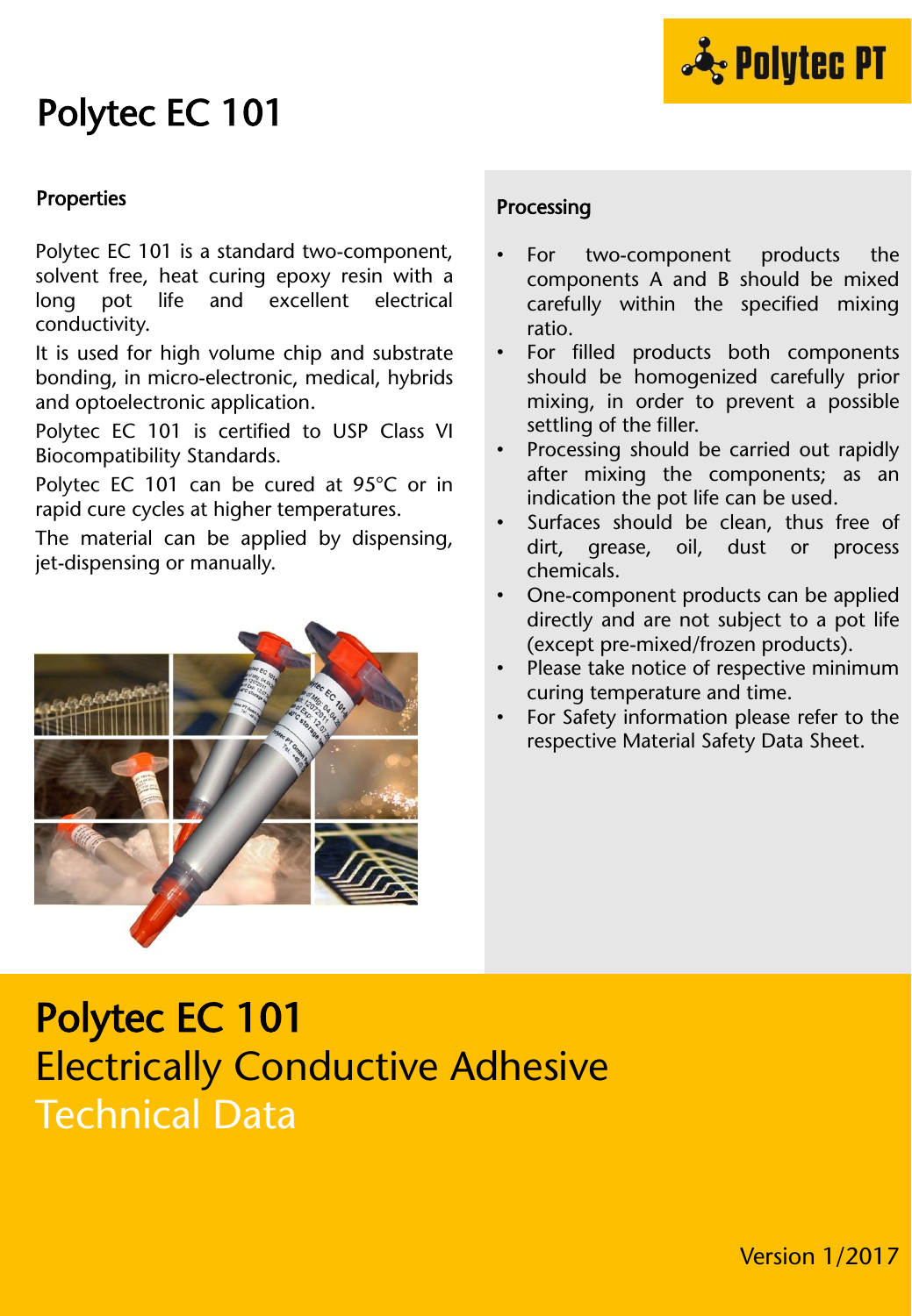

## Polytec EC 101

| Properties in uncured state                 | Method                   | <b>Unit</b>              | <b>Technical Data</b> |
|---------------------------------------------|--------------------------|--------------------------|-----------------------|
| Chemical basis                              |                          | -                        | Epoxy                 |
| No. of components                           |                          | $\overline{\phantom{0}}$ | 2                     |
| Mixing ratio (weight)                       |                          | $\overline{\phantom{a}}$ | 1:1                   |
| Mixing ratio (volume)                       |                          |                          | 100:65                |
| Pot life at 23°C                            | <b>TM 702</b>            | h                        | 48                    |
| Storage Stability at 23°C                   | <b>TM 701</b>            | months                   | 12                    |
| Consistency                                 | <b>TM 101</b>            | -                        | <b>Creamy Paste</b>   |
| Density Mix                                 | TM 201.2                 | g/cm <sup>3</sup>        | 2.75                  |
| Density A-Part                              | TM 201.2                 | g/cm <sup>3</sup>        | 2.17                  |
| Density B-Part                              | TM 201.2                 | g/cm <sup>3</sup>        | 3.34                  |
| Type of filler                              | $\overline{\phantom{a}}$ | -                        | Silver                |
| Max. particle size                          | $\overline{\phantom{a}}$ | µm                       | $30$                  |
| Viscosity Mix 84 s <sup>-1</sup> at 23°C    | TM 202.1                 | mPa·s                    | 12 000                |
| Viscosity A-Part 84 s <sup>-1</sup> at 23°C | TM 202.1                 | mPa·s                    | 15 000                |
| Viscosity B-Part 84 s <sup>-1</sup> at 23°C | TM 202.1                 | mPa·s                    | 11 000                |

| Properties in cured* state                                 | Method                 | Unit                     | <b>Technical Data</b> |
|------------------------------------------------------------|------------------------|--------------------------|-----------------------|
| Color                                                      | <b>TM 101</b>          | $\overline{\phantom{a}}$ | Silver                |
| Hardness (Shore D)                                         | DIN EN ISO 868         |                          | 85                    |
| Temperature resistance continuous                          | <b>TM 302</b>          | $^{\circ}$ C             | $-55/+200$            |
| Temperature resistance short term                          | <b>TM 302</b>          | $^{\circ}$ C             | $-55/+300$            |
| <b>Degradation Temperature</b>                             | <b>TM 302</b>          | $^{\circ}$ C             | $+400$                |
| Glass Transition Temperature $(T_q)$                       | <b>TM 501</b>          | $^{\circ}$ C             | 74                    |
| Coefficient of thermal expansion ( $\langle T_{q} \rangle$ | ISO 11359-2            | ppm                      | 40                    |
| Coefficient of thermal expansion ( $>Ta$ )                 | ISO 11359-2            | ppm                      | 114                   |
| Thermal conductivity                                       | -                      | $W/m \cdot K$            | 1.3                   |
| Specific volume resistivity                                | <b>DIN EN ISO 3915</b> | $\Omega$ ·cm             | $1 - 4 \cdot 10^{-4}$ |
| Electrical conductivity                                    | <b>DIN EN ISO 3915</b> | S/m                      | $1 - 0.25 \cdot 10^6$ |
| <b>Elasticity modulus</b>                                  | TM 605                 | N/mm <sup>2</sup>        | 7 0 0 0               |
| Tensile Strength                                           | TM 605                 | N/mm <sup>2</sup>        | 34                    |
| Lap shear strength (Al/Al)                                 | TM 604                 | N/mm <sup>2</sup>        | 8.0                   |
| Elongation at break                                        | TM 605                 | $\%$                     | 0.5                   |
| Water absorption 24 h, 23°C                                | <b>TM 301</b>          | %                        | 0.4                   |

\*The above data has been determined with samples cured at 150°C. Please notice, by varying the curing temperature these properties can be influenced to some extend.